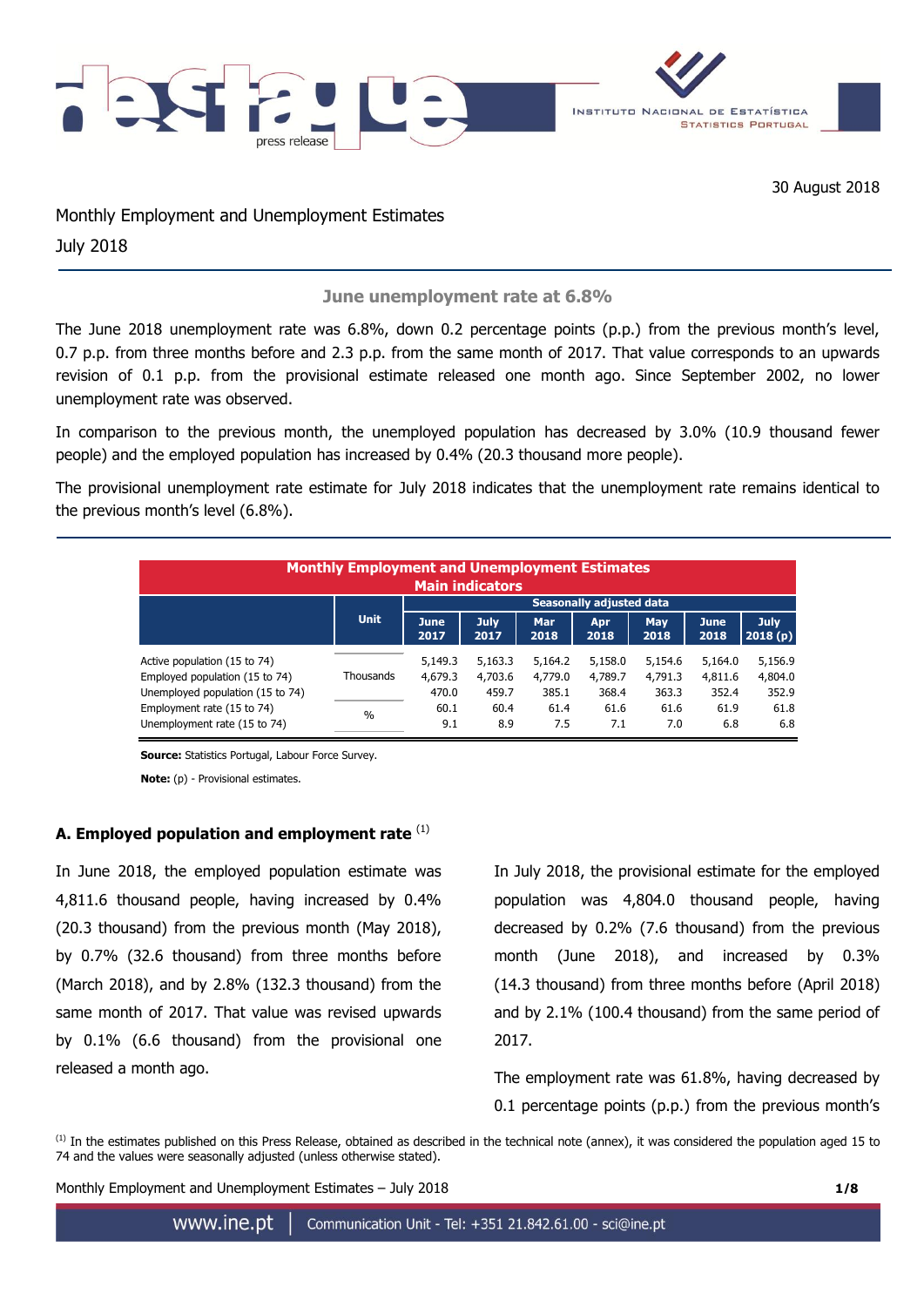

level, while increasing by 0.2 p.p. from three months before and by 1.4 p.p. from July 2017.



**Note:** The July 2018 estimates are provisional.

# **B. Unemployed population and unemployment rate**

In June 2018, the unemployed population estimate was 352.4 thousand people, having decreased by 3.0% (10.9 thousand) from May 2018, by 8.5% (32.7 thousand) from March 2018, and by 25.0% (117.6 thousand) from June 2017. That value corresponds to an upwards revision of 1.5% (5.3 thousand) of the provisional estimate.

In July 2018, the unemployed population  $-$  estimated provisionally at 352.9 thousand people – remained practically unchanged from the previous month (June 2018), and decreased by 4.2% (15.5 thousand) from the value observed three months before (April 2018) and by 23.2% (106.8 thousand) from the same month one year ago.

The unemployment rate of June 2018 was estimated at 6.8%, which corresponds to an upwards revision of

0.1 p.p. of the provisional estimate released a month ago. Only going back to September 2002 it is possible to find a rate lower than this. The previously mentioned unemployment rate decreased by 0.2 p.p. from the previous month, by 0.7 p.p. from three months before, and by 2.3 p.p. from one year before.

INSTITUTO NACIONAL DE ESTATÍSTICA

**STATISTICS PORTUGAL** 

In July 2018, the provisional estimate for the unemployment rate was 6.8%, having remained unchanged from the previous month's level, and having decreased by 0.3 p.p. from April 2018 and by 2.1 p.p. from July 2017.

The youth and adults' unemployment rate stood at 20.3% and 5.8%, respectively. The former increased by 0.6 p.p. from the month before, while the latter remained unchanged.



**Note:** The July 2018 estimates are provisional.

### **C. Active population and activity rate**

In June 2018, the active population estimate was 5,164.0 thousand people, having increased by 0.2% (9.4 thousand) from the previous month (May 2018) and by 0.3% (14.7 thousand) from the same month of

Monthly Employment and Unemployment Estimates – July 2018 **2/8**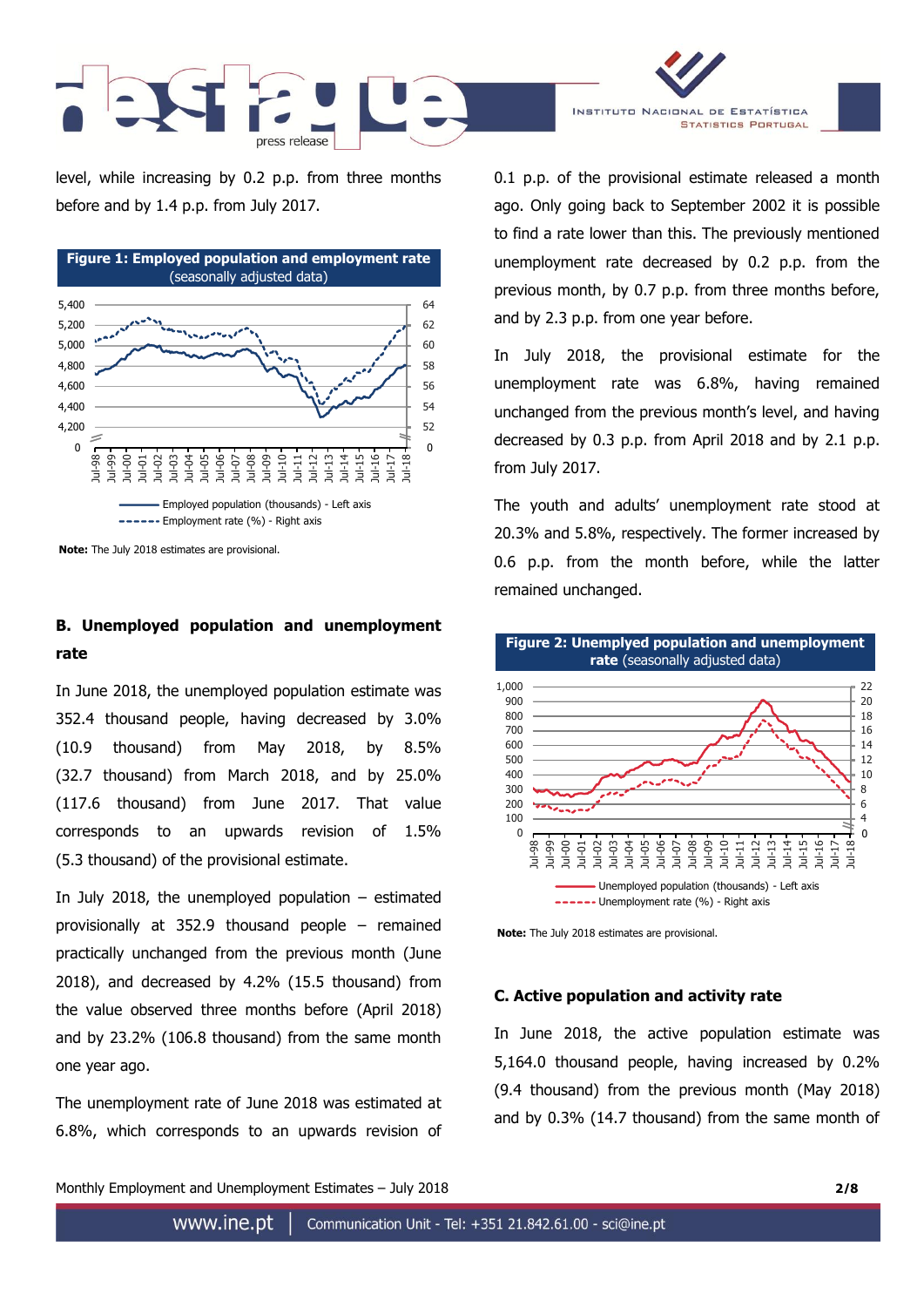

2017. From three months before (March 2018), the June's active population remained practically unchanged. That value represents an upward revision of 0.2% (11.9 thousand) of the provisional one released a month ago.

In July 2018, the provisional estimate for the active population was 5,156.9 thousand people, having decreased by 0.1% (7.1 thousand) from the previous month (June 2018), by 1.1 thousand (which corresponds to a nearly null relative change) from three months before (April 2018), and by 0.1% (6.4 thousand) from the same period of 2017.

The activity rate was 66.4%, remaining unchanged from the previous month's level, having increased by 0.1 p.p. both from three months before and from July 2017.



**Note:** The July 2018 estimates are provisional.

In summary (Figure 4), in June 2018, the active population monthly increased by 9.4 thousand people, due to the increase of the employed population (20.3 thousand) having more than compensated for the decrease in the employed population (10.9 thousand).

Monthly Employment and Unemployment Estimates – July 2018 **3/8**

From three months before, the active population remained practically unchanged, which resulted from the decrease in the unemployed population (32.7 thousand) being similar to the increase in the

INSTITUTO NACIONAL DE ESTATÍSTICA

**STATISTICS PORTUGAL** 

employed population (32.6 thousand).

On the other hand, the active population growth from June 2017 by 14.7 thousand people came from the increase in the employed population (132.3 thousand), being larger than the decrease in the unemployed population (117.6 thousand).

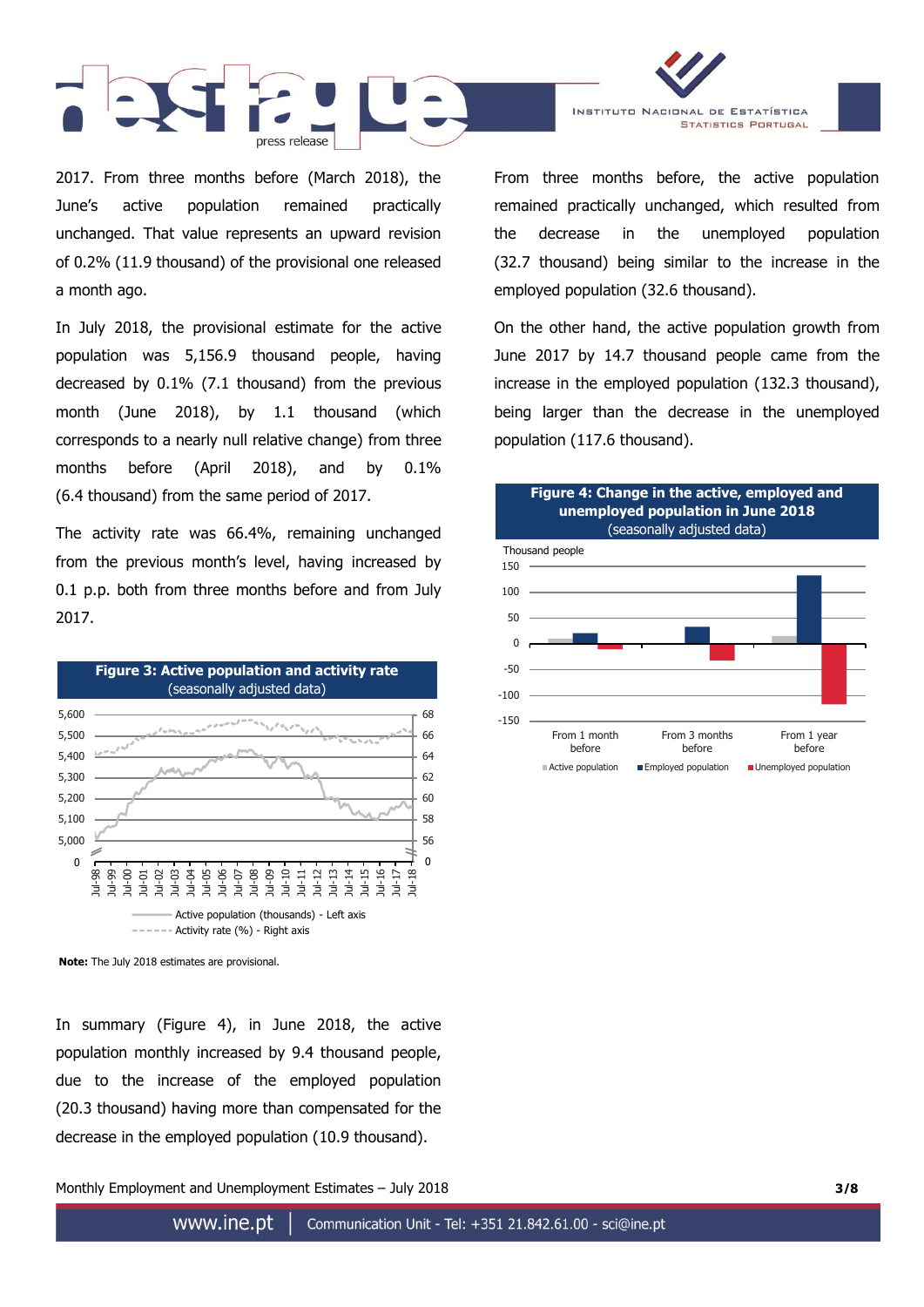



| Table 1: Active population and active rate by sex and age group (15 to 74) |                                 |                    |             |                     |                        |                              |                    |                    |                     |                        |
|----------------------------------------------------------------------------|---------------------------------|--------------------|-------------|---------------------|------------------------|------------------------------|--------------------|--------------------|---------------------|------------------------|
|                                                                            | <b>Seasonally adjusted data</b> |                    |             |                     |                        | Not seasonally adjusted data |                    |                    |                     |                        |
|                                                                            | <b>July</b><br>2017             | <b>Apr</b><br>2018 | May<br>2018 | <b>June</b><br>2018 | <b>July</b><br>2018(p) | <b>July</b><br>2017          | <b>Apr</b><br>2018 | <b>May</b><br>2018 | <b>June</b><br>2018 | <b>July</b><br>2018(p) |
|                                                                            | <b>Thousands</b>                |                    |             |                     |                        |                              |                    |                    |                     |                        |
| Active population (15 to 74)                                               | 5,163.3                         | 5,158.0            | 5,154.6     | 5,164.0             | 5,156.9                | 5,184.0                      | 5,160.3            | 5,163.3            | 5,188.4             | 5,180.4                |
| Men (15 to 74)                                                             | 2,619.7                         | 2,615.2            | 2,608.2     | 2,610.1             | 2,610.6                | 2,633.5                      | 2,612.7            | 2,610.6            | 2,623.9             | 2,626.5                |
| Women (15 to 74)                                                           | 2,543.5                         | 2,542.8            | 2,546.4     | 2,553.9             | 2,546.3                | 2,550.5                      | 2,547.6            | 2,552.7            | 2,564.5             | 2,553.9                |
| Youth (aged 15 to 24)                                                      | 367.6                           | 364.0              | 364.5       | 371.9               | 374.4                  | 372.3                        | 357.6              | 356.2              | 371.0               | 379.4                  |
| Adults (aged 25 to 74)                                                     | 4,795.6                         | 4,794.0            | 4,790.2     | 4,792.1             | 4,782.6                | 4,811.6                      | 4,802.6            | 4,807.1            | 4,817.3             | 4,801.0                |
|                                                                            |                                 |                    |             |                     | $\frac{0}{0}$          |                              |                    |                    |                     |                        |
| Active rate (15 to 74)                                                     | 66.3                            | 66.3               | 66.3        | 66.4                | 66.4                   | 66.6                         | 66.4               | 66.4               | 66.8                | 66.7                   |
| Men (15 to 74)                                                             | 70.3                            | 70.3               | 70.1        | 70.2                | 70.2                   | 70.7                         | 70.2               | 70.2               | 70.6                | 70.6                   |
| Women (15 to 74)                                                           | 62.6                            | 62.7               | 62.8        | 63.0                | 62.8                   | 62.8                         | 62.8               | 62.9               | 63.3                | 63.0                   |
| Youth (aged 15 to 24)                                                      | 33.6                            | 33.4               | 33.5        | 34.2                | 34.4                   | 34.1                         | 32.8               | 32.7               | 34.1                | 34.9                   |
| Adults (aged 25 to 74)                                                     | 71.6                            | 71.7               | 71.6        | 71.7                | 71.6                   | 71.8                         | 71.8               | 71.9               | 72.1                | 71.8                   |

**Source:** Statistics Portugal, Labour Force Survey.

**Notes:** (p) - Provisional estimates.

| Table 2: Employed population and employment rate by sex and age group (15 to 74) |                                 |             |                    |                     |                        |                              |             |                    |                     |                        |  |
|----------------------------------------------------------------------------------|---------------------------------|-------------|--------------------|---------------------|------------------------|------------------------------|-------------|--------------------|---------------------|------------------------|--|
|                                                                                  | <b>Seasonally adjusted data</b> |             |                    |                     |                        | Not seasonally adjusted data |             |                    |                     |                        |  |
|                                                                                  | <b>July</b><br>2017             | Apr<br>2018 | <b>May</b><br>2018 | <b>June</b><br>2018 | <b>July</b><br>2018(p) | <b>July</b><br>2017          | Apr<br>2018 | <b>May</b><br>2018 | <b>June</b><br>2018 | <b>July</b><br>2018(p) |  |
|                                                                                  |                                 |             |                    |                     | <b>Thousands</b>       |                              |             |                    |                     |                        |  |
| Employed population (15 to 74)                                                   | 4,703.6                         | 4,789.7     | 4,791.3            | 4,811.6             | 4,804.0                | 4,742.3                      | 4,790.3     | 4,811.5            | 4,853.3             | 4,843.2                |  |
| Men (15 to 74)                                                                   | 2,399.1                         | 2,431.4     | 2,434.7            | 2,442.6             | 2,441.3                | 2,421.8                      | 2,426.8     | 2,441.0            | 2,463.4             | 2,464.2                |  |
| Women (15 to 74)                                                                 | 2,304.5                         | 2,358.3     | 2,356.6            | 2,369.0             | 2,362.7                | 2,320.5                      | 2,363.5     | 2,370.5            | 2,389.9             | 2,379.1                |  |
| Youth (aged 15 to 24)                                                            | 283.0                           | 289.2       | 289.8              | 298.7               | 298.5                  | 291.3                        | 285.6       | 287.0              | 303.2               | 306.8                  |  |
| Adults (aged 25 to 74)                                                           | 4,420.6                         | 4,500.4     | 4,501.5            | 4,512.9             | 4,505.6                | 4,451.0                      | 4,504.8     | 4,524.5            | 4,550.0             | 4,536.4                |  |
|                                                                                  | $\frac{0}{0}$                   |             |                    |                     |                        |                              |             |                    |                     |                        |  |
| Employment rate (15 to 74)                                                       | 60.4                            | 61.6        | 61.6               | 61.9                | 61.8                   | 60.9                         | 61.6        | 61.9               | 62.4                | 62.3                   |  |
| Men (15 to 74)                                                                   | 64.4                            | 65.4        | 65.5               | 65.7                | 65.7                   | 65.0                         | 65.2        | 65.6               | 66.3                | 66.3                   |  |
| Women (15 to 74)                                                                 | 56.7                            | 58.1        | 58.1               | 58.4                | 58.3                   | 57.1                         | 58.3        | 58.5               | 58.9                | 58.7                   |  |
| Youth (aged 15 to 24)                                                            | 25.9                            | 26.6        | 26.6               | 27.4                | 27.4                   | 26.7                         | 26.2        | 26.4               | 27.9                | 28.2                   |  |
| Adults (aged 25 to 74)                                                           | 66.0                            | 67.3        | 67.3               | 67.5                | 67.4                   | 66.5                         | 67.4        | 67.7               | 68.1                | 67.9                   |  |

**Source:** Statistics Portugal, Labour Force Survey.

**Note:** (p) - Provisional estimates.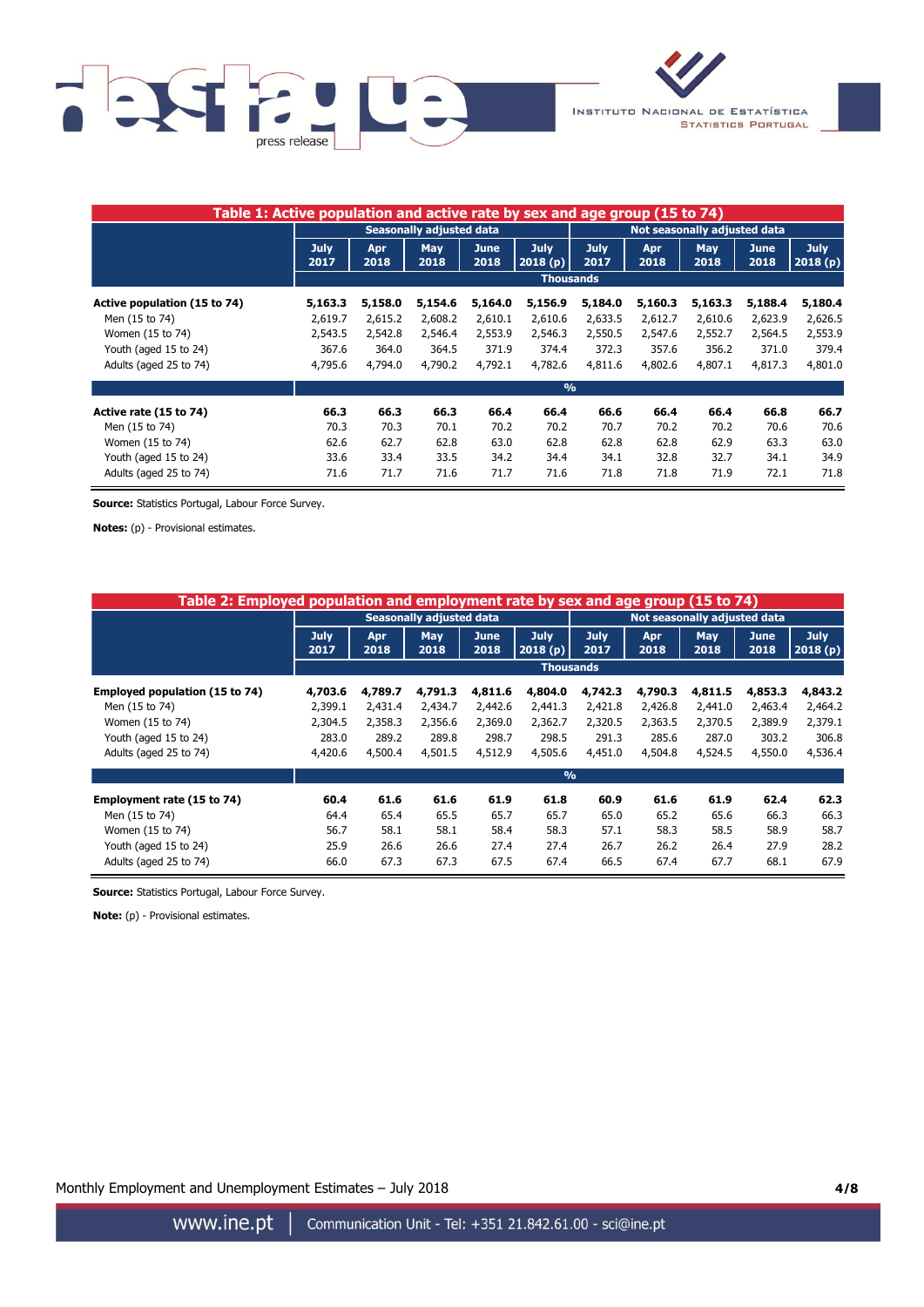



| Table 3: Unemployed population and unemployment rate by sex and age group (15 to 74) |                                 |             |                    |                     |                              |                     |             |                    |              |                        |
|--------------------------------------------------------------------------------------|---------------------------------|-------------|--------------------|---------------------|------------------------------|---------------------|-------------|--------------------|--------------|------------------------|
|                                                                                      | <b>Seasonally adjusted data</b> |             |                    |                     | Not seasonally adjusted data |                     |             |                    |              |                        |
|                                                                                      | <b>July</b><br>2017             | Apr<br>2018 | <b>May</b><br>2018 | <b>June</b><br>2018 | <b>July</b><br>2018(p)       | <b>July</b><br>2017 | Apr<br>2018 | <b>May</b><br>2018 | June<br>2018 | <b>July</b><br>2018(p) |
|                                                                                      |                                 |             |                    |                     |                              | <b>Thousands</b>    |             |                    |              |                        |
| Unemployed population (15 to 74)                                                     | 459.7                           | 368.4       | 363.3              | 352.4               | 352.9                        | 441.7               | 370.0       | 351.8              | 335.1        | 337.2                  |
| Men (15 to 74)                                                                       | 220.7                           | 183.8       | 173.5              | 167.6               | 169.3                        | 211.7               | 185.9       | 169.6              | 160.5        | 162.3                  |
| Women (15 to 74)                                                                     | 239.0                           | 184.5       | 189.8              | 184.8               | 183.6                        | 230.0               | 184.1       | 182.2              | 174.6        | 174.8                  |
| Youth (aged 15 to 24)                                                                | 84.6                            | 74.7        | 74.7               | 73.2                | 75.9                         | 81.0                | 72.1        | 69.2               | 67.8         | 72.6                   |
| Adults (aged 25 to 74)                                                               | 375.0                           | 293.6       | 288.7              | 279.2               | 277.0                        | 360.6               | 297.9       | 282.6              | 267.3        | 264.5                  |
|                                                                                      | $\frac{0}{0}$                   |             |                    |                     |                              |                     |             |                    |              |                        |
| Unemployment rate (15 to 74)                                                         | 8.9                             | 7.1         | 7.0                | 6.8                 | 6.8                          | 8.5                 | 7.2         | 6.8                | 6.5          | 6.5                    |
| Men (15 to 74)                                                                       | 8.4                             | 7.0         | 6.7                | 6.4                 | 6.5                          | 8.0                 | 7.1         | 6.5                | 6.1          | 6.2                    |
| Women (15 to 74)                                                                     | 9.4                             | 7.3         | 7.5                | 7.2                 | 7.2                          | 9.0                 | 7.2         | 7.1                | 6.8          | 6.8                    |
| Youth (aged 15 to 24)                                                                | 23.0                            | 20.5        | 20.5               | 19.7                | 20.3                         | 21.8                | 20.2        | 19.4               | 18.3         | 19.1                   |
| Adults (aged 25 to 74)                                                               | 7.8                             | 6.1         | 6.0                | 5.8                 | 5.8                          | 7.5                 | 6.2         | 5.9                | 5.5          | 5.5                    |

**Source:** Statistics Portugal, Labour Force Survey.

**Notes:** (p) - Provisional estimates.

Employment and Unemployment Statistics – July 2018 **5/8**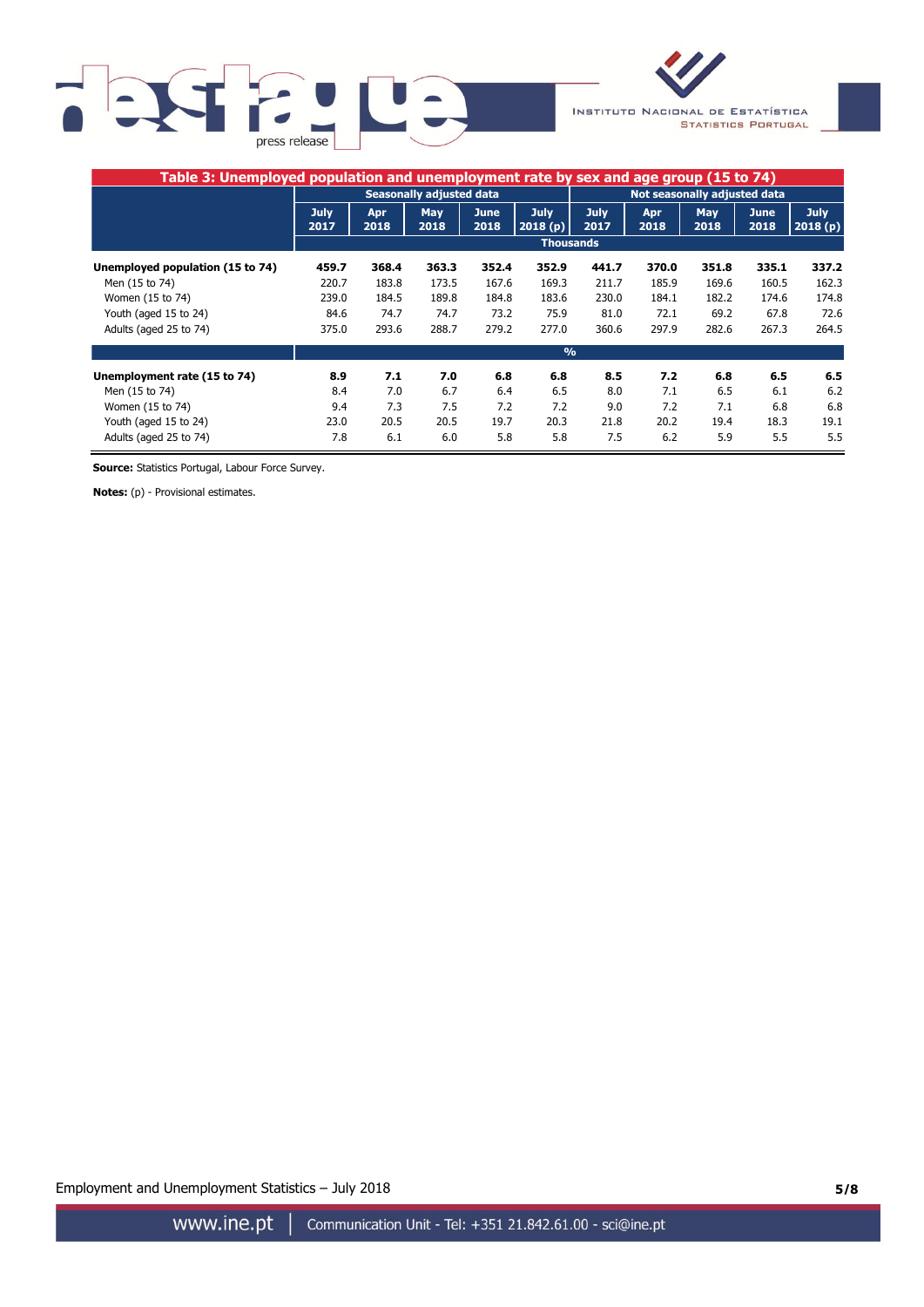



# **TECHNICAL NOTE**

#### **Labour Force Survey**

The main purpose of the Labour Force Survey is to characterise the population in terms of the labour market. It is a quarterly sample survey, addressed to families occupying the same dwelling in the national territory, which makes available quarterly and annual data.

Most of the characteristics observed in this survey report to the situation in one pre-defined week (from Monday to Sunday), known as reference week. The reference weeks are uniformly distributed throughout the quarters and years. The interviews usually take place in the week following the reference week.

The information is obtained directly, through computer-assisted interview, by using a mixed data collection mode: the initial interview is done face-to-face by an interviewer visiting the household and the other five interviews are done by telephone, if certain requirements are met.

Published data were calibrated by using the population estimates calculated from the final results of Census 2011.

#### **Monthly Employment and Unemployment Estimates**

In 2014, Statistics Portugal initiated a monthly release of Labour Force Survey estimates for the main labour market indicators in addition to the usual quarterly estimates releases.

With this initiative, Statistics Portugal intends to provide to users monthly updated information on labour market recent developments, allowing, at the same time, a more complete reading picture than that provided so far by Eurostat in its monthly releases of the unemployed population and unemployment rate estimates for Portugal. With this dissemination, Statistics Portugal satisfies also a specific requirement from the PEEIs (Principal European Economic Indicators).

Taking advantage of the continuous nature of the Labour Force Survey collection process, it is possible to monthly obtain estimates related to successive sets of three months (moving quarters), assuring consistency with the quarterly released estimates.

The monthly estimates refer to *centred* moving quarters, where the reference month  $(m)$  corresponds to the central month of each moving quarter. In fact, the reference month of each Press Release corresponds to the central month of the quarter composed by  $m-1$ , m and  $m+1$  months. As a consequence, the monthly changes are calculated on values that contain common months. Therefore, the comparison of moving quarters without common months should be done in relation to reference months three months earlier.

The option for disseminating centred moving quarters series aimed at avoiding delays in the detection of turning points in the economic cycle that arise from the use of simple moving averages, but it implies that the estimates for the latest released moving quarter are provisional (see "Revisions" section below).

As estimates of centred moving quarters, the values (not seasonally adjusted) of the reference months February, May, August and November of each year correspond to the estimates of the  $1^{st}$ ,  $2^{nd}$ ,  $3^{rd}$  and  $4^{th}$  natural quarters, respectively, whose results are published and analyzed with greater detail in the quarterly releases of the Labour Force Survey estimates.

The estimates for the last reference month are always provisional, as they correspond to a moving quarter where for the third month the data collection is not completed yet. In fact, for the first two months ( $m-1$  and  $m$ ) the data collection from the Labour Force Survey is already completed, while for the third month  $(m+1)$  only partially collected data are available.

In this context, in each monthly Press Release the provisional estimates for the reference month and the definitive estimates for the previous months are published.

(to be continued)

Monthly Employment and Unemployment Estimates – July 2018 **6/8**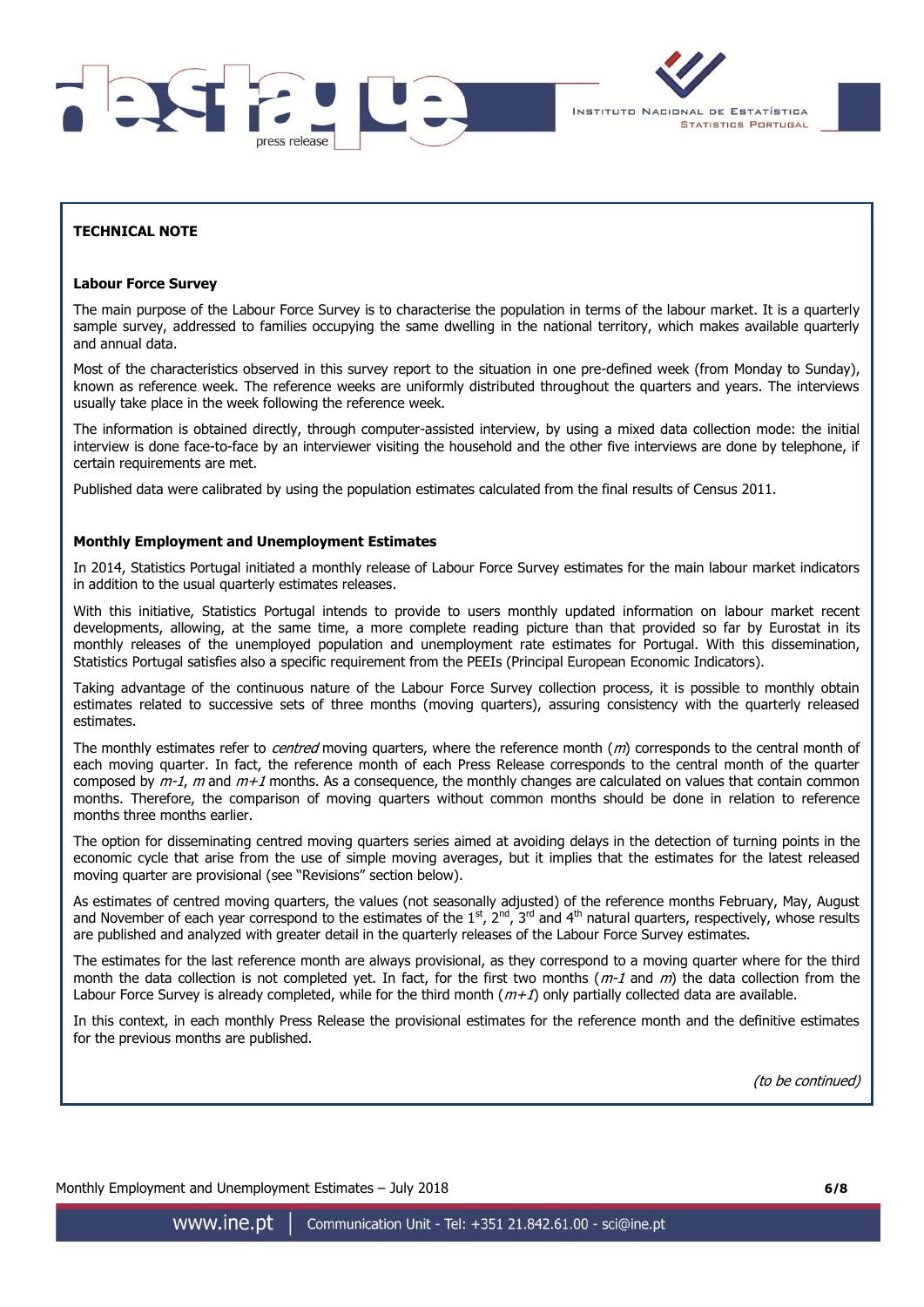



(continuation)

#### **Information available**

The data series selected for monthly releases refer to both employed and unemployed population, by sex and age group, and to the corresponding rates. In relation to these data series, it should be noted the following:

- For the purpose of creating long monthly data series needed for subsequent adjustment of seasonality, the two latest data series of the Labour Force Survey (from 1998 to 2010; from 2011 onwards) were previously linked.
- Unless otherwise stated, the data series analyzed in this Press Release are seasonally adjusted. For this reason, the analysis focuses on the comparison with the most recent periods. As agreed, Eurostat started using these estimates in its unemployment monthly releases. The original data series (not seasonally adjusted; as in the Statistics Portugal quarterly releases), are available in Tables 1 and 2 of the annex and at the Statistics Portugal Portal [\(www.ine.pt\)](../2016_09/www.ine.pt).
- The indicators analyzed in this Press Release were calculated for the age subgroup of those aged 15 to 74 (as in the Eurostat News Release), which differs from the criterion adopted at the Statistics Portugal quarterly releases (people aged 15 and over, in line with the concepts in force of the International Labour Organization).

The back series for all the released and analyzed indicators in this Press Release, since February 1998 (quarter from January to March 1998), are available at the Statistics Portugal Portal.

Due to rounding, totals may not correspond exactly to the sum of the parts.

#### **Revisions**

The monthly released data are subject to revisions, as previously mentioned. The revisions come from obtaining the definitive estimates for the previous month (moving quarter) due to the conclusion of its last month collection process. In addition, the revisions also come from the updating of the seasonally adjusted data series whenever a new observation is added. Therefore, in each Press Release the not seasonally adjusted definitive estimates for the previous reference month are published.

The impact of those revisions, measured by the difference between the estimates now released for June 2018 (definitive estimates) and the ones for that month published in the last Press Release, is the following:

| <b>Revision of July 2018 estimates - main indicators</b> |             |                                    |                                        |  |  |  |  |  |  |  |
|----------------------------------------------------------|-------------|------------------------------------|----------------------------------------|--|--|--|--|--|--|--|
|                                                          | <b>Unit</b> | <b>Seasonally</b><br>adjusted data | <b>Not seasonally</b><br>adjusted data |  |  |  |  |  |  |  |
| Active population (15 to 74)                             |             | 11.9                               | 13.5                                   |  |  |  |  |  |  |  |
| Employed population (15 to 74)                           | Thousands   | 6.6                                | 8.6                                    |  |  |  |  |  |  |  |
| Unemployed population (15 to 74)                         |             | 5.3                                | 4.9                                    |  |  |  |  |  |  |  |
| Employment rate (15 to 74)                               |             | 0.1                                | 0.1                                    |  |  |  |  |  |  |  |
| Unemployment rate (15 to 74)                             |             | 0.1                                | 0.1                                    |  |  |  |  |  |  |  |
| Men's unemployment rate (15 to 74)                       |             | 0.1                                | 0.1                                    |  |  |  |  |  |  |  |
| Women's unemployment rate (15 to 74)                     | p.p.        | 0.0                                | 0.0                                    |  |  |  |  |  |  |  |
| Youth unemployment rate (15 to 24)                       |             | 0.1                                | 0.1                                    |  |  |  |  |  |  |  |
| Adults' unemployment rate (25 to 74)                     |             | 0.0                                | 0.0                                    |  |  |  |  |  |  |  |

In June 2018, the upwards revision of the seasonally adjusted unemployment rate (+0.1 p.p.) was followed also by upwards revisions for men and young people (+0.1 p.p. in both groups). The upwards revision of the unemployment rate was followed by the upwards revision of the unemployed population (+5.3 thousand; +1.5%) and by the also upwards revision of the employed population  $(+6.6$  thousand;  $+0.1\%$ ).

(to be continued)

Monthly Employment and Unemployment Estimates – July 2018 **7/8**